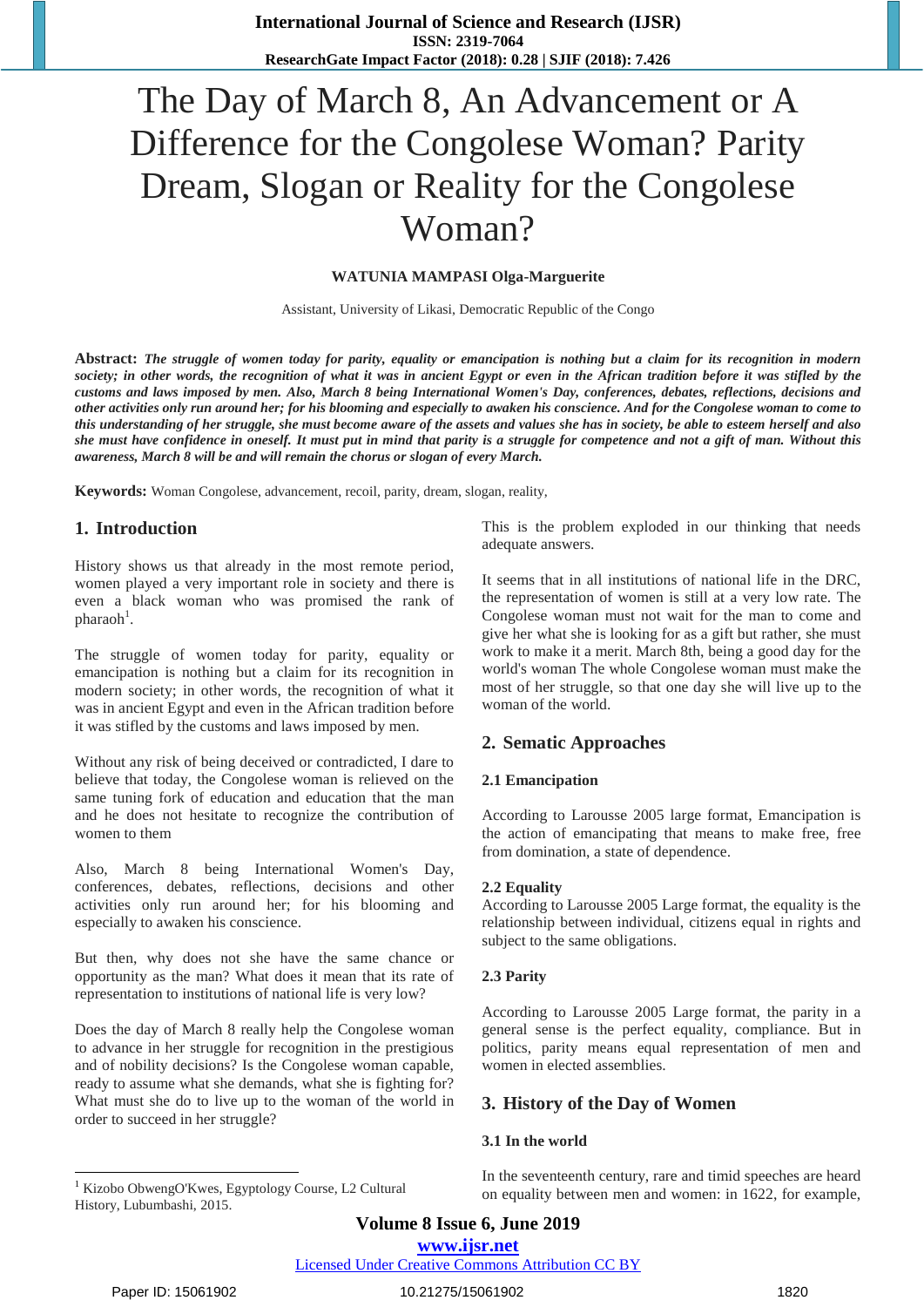Ms. de Gournay wrote the Equality of men and women. The diffusion of these ideas is hardly done before the revolutionary times. Thus, the French Revolution allows a first questioning of secular inequality between the sexes: in 1791, Olympus Gouges claims the extension to women of the Declaration of the rights of man and citizen, while Condorcet comes from exclaim that "there is no difference between the two sexes which is not the work of education"  $(1787)^2$ . Simone de Beauvoir's Second Sex ("Myths") [...] "The woman is lost. Where are the women ? Women today are not women "; we saw what the meaning of these mysterious slogans was. In the eyes of men - and of the legion of women who see through these eyes - it is not enough to have a woman's body nor to assume as a lover, as a mother, the function of female to be a "true woman"; through sexuality and motherhood, the subject can claim his autonomy; the "true woman" is the one who accepts herself as Other. There is in the attitude of today's men a duplicity which creates in women a painful laceration; they accept to a great extent that the woman is a similar, an equal; and yet they continue to demand that it remain the inessential; for her, these two destinies are not reconcilable; she hesitates between one and the other without being exactly adapted to none and that is where her lack of balance comes from<sup>3</sup>.

The Declaration of the Rights of Women and the Citizen (1791) is one of the first expressions of feminist ideas developed in the Age of Enlightenment. On the model of the Declaration of the Rights of Man and the Citizen, from which the text of Olympus de Gouge is articulated, this publication (which was never finally voted on or adopted by the Assembly) calls for complete equality of the sexes in rights and duties.

And it is in the eighteenth century that we have the first women journalists: the French Marie Jeanne l'Héritier who publishes at the beginning of the eighteenth century, thanks to the birth of the Journal des Dames in 1759, a periodical written by and for women, which appears for nearly twenty years<sup>4</sup>.

In the concern always to insert themselves in the public life, the women take part, especially in the XIXe century, the works of assistance and charity (ladies patronesses), and education (infant English schools and rooms of asylums in France ).

The nineteenth-century legislature now protects women as part of the family, but grants them no political rights. Revealing the ideas of the majority of European legislators, Article 213 of the French Civil Code (1804) proclaims that "the husband must protect his wife, the wife obey her husband". Another sign of phallocracy in the nineteenth century in the French Penal Code, the adultery of women is generally punishable by prison, while that of the man is punished by a fine.

In the twentieth century, the First and Second World Wars play an important role in this promotion of women; because between 1914 and 1918, 8 million French (60%) and 13 million Germans are mobilized, which allows women to demonstrate their ability to effectively replace men: workers in factories, bus drivers, leaders but also simple heads of households. At the end of 1917, French women accounted for 40% of the industry and trade workforce.

Concerning the right to education, we find the same discrimination: access to education remains limited for women. In France, it is necessary to wait for the laws Falloux (1850) and Duruy (1867) so that any commune of more than 500 inhabitants is held to open a primary school of girls; the identity of the teachings of boys and girls was proclaimed only in 1925, and the schools and pensions created throughout the country were not yet mixed. It is always the goal of women's schools to instill in the young girl a code of conduct so that she can later participate in the reproduction of family and social models.

More emancipatory, the law of February 1938 gives her the right to make a contract, open a bank account and attend an exam without the permission of her husband<sup>5</sup>.

At the end of the twentieth century, with the sixties, the feminist demands are made much more powerful in Europe, thanks to the firmly established peace, the economic prosperity and the technological discoveries. In France, the Women's Liberation Movement (MLF) was created in 1970. Then the year 1975 was declared "year of the woman» and the date of March 8th «International Women's Day by the United Nations United Nations. Today, the struggle for the emancipation of women continues, always provoking in the public opinion and in the political class (still profoundly masculine) lively debates, such as the feminization of certain words or the law on parity, promulgated June 6, 2000 to correct the under-representation of women in<sup>6</sup>

## **3.2 History of women's day in the DRC**

In the DRC, everything begins timidly and at the rate of the turtle. Nothing of the Emancipation nor of the equality of the woman without speaking of the parity before 1960 because all the Schools of the girls which were opened before 1960, had for objective the formation of the girls who will be wives of the boys who finish in the Schools some fathers. That's why it was only home schools, also called normal schools that had as options: home training and sewingcutting.

For example: We quote the letter of the 30/11/1923 written by the minister of the colonies speaking about the organization of education for the girls of the district Albert (Kamalondo), known at the time as common evolved He said: "The young blacks who leave the school of Salesians who are able to earn their living by the profession they have learned must marry young girls capable of keeping a household of the civilized; the government has decided in

**Volume 8 Issue 6, June 2019**

Licensed Under Creative Commons Attribution CC BY

 $\overline{a}$ 

<sup>2</sup> Women's History. "Microsoft® Encarta® 2009 [DVD], Microsoft Corporation, 2008.

Beauvoir (Simone of), the Second Sex, Paris, Gallimard, 1949.

<sup>4</sup> GENGEMBER, Gerard, To your citizens feathers! Paris, Gallimard, 1988.

**<sup>.</sup>** <sup>5</sup> Microsoft® Encarta® 2009.

<sup>6</sup> "Women's history." Microsoft® Encarta® 2009 [DVD].

Microsoft Corporation, 2008.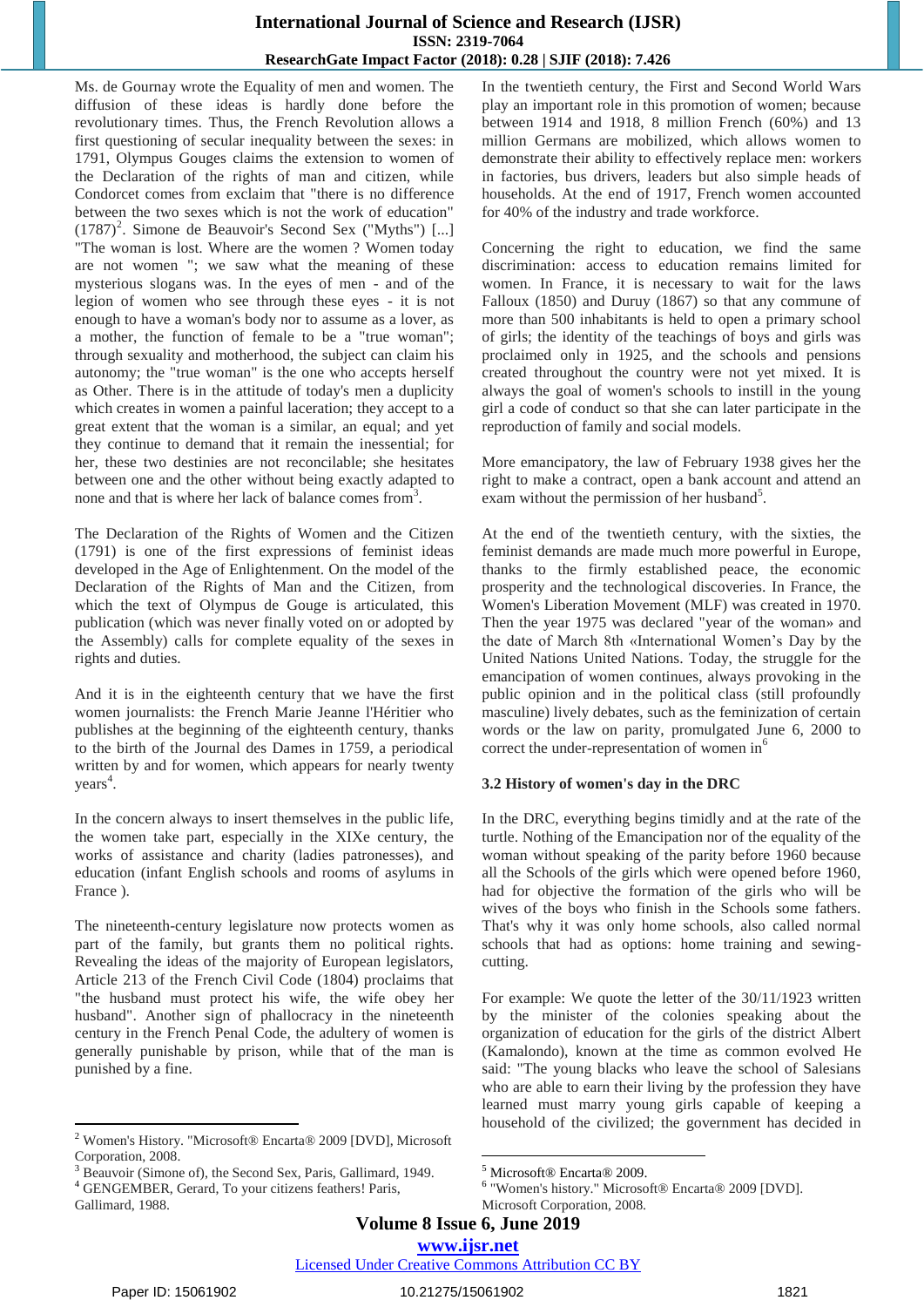principle to address this new work to the Sisters of Charity who already serve Elisabethville Hospital, where they run the school for young European girls. They give full satisfaction in various fields<sup>7</sup>. "Hence the creation of the current Sacred Heart Institute Wema High School in 1924. And in the 50s, they created schools of instructors who had the aim of training Christian instructors, perfectly up to the task that awaited them, that of educating and however, let us realize that it is only around the 50s that the first Congolese woman speaks at the microphone. Her name was Lucie Eyenga $8$ . And fortunately with the 80 objective of Addis Ababa, comes the reform of 1961 which gave the same chance to all the children, including the girls. Which has increased the numbers of girls in schools<sup> $\overline{9}$ </sup>. Unfortunately, this lasted only a few years because, with the crisis of the 1980s, in the face of financial difficulties and to no longer bear the financial burden alone, the state demands the parents 'contribution and establishes the parents' committee in the schools. schools. A situation that has further reduced the number of girls in schools and has encouraged early marriages and the wandering of girls; since parents favored boys.

As a Lebanese quoted by Joseph Ki-Zerbo tells us: "Living in the present, we also borrow the fruits of others' presents, without realizing that the present of others is the result of a long working past and the beginning of the future. We borrow time slices. In an artificial setting that is not an extension of ourselves, we live the effort of others, leaving our intelligence fallow. But effort less comfort is nothing but  $ruin<sup>10</sup>$ 

So note that all that the Congolese woman benefits as rights today, is the result of the efforts of other women that is to say, foreign women (French, English, German, etc ...). But what is the contribution of the Congolese woman in this process or global women's struggle? Hence our reflection on the day of March 8 in the Democratic Republic of Congo because for me, this day, if it is well exploited by Congolese women, can be very profitable. Since it is a unique day for the woman; but in my opinion, I find that the day of March 8 is a chance that the Congolese woman does not benefit. And the question remains whether it is by negligence or ignorance.

Note that if European women were able or able to replace the men who were recruited during the first or second world war, it was because these women were already at the height of men, they were already ready.

Some illustrations constituting our hypothesis:

- 1) In Europe in 1938, the more emancipatory law of February gives the woman the right to enter into a contract, open a bank account and write an exam without the permission of her husband. And it is only in 2016 that the Congolese woman has just had the freedom vis-à-vis the parental authority.
- 2) Let's just compare some representations of women in our institutions beginning with Likasi University: out of 24 deans and vice-deans, there are only 3 women; At the level of the executive institution in Likasi, among the four bourgmestres of four communes of the city of Likasi, there is only one woman. This imbalance is also found at the national level, in 26 provinces of the DRC, we find that a woman who is vice-governor; even more so since 2011, the DRC has 500 deputies in its national parliament and only 500 women in the 500 deputies; at Senate level, out of 102 senators, there are only 6 women. And at the level of the national ministry, out of 67 ministers, there are only 8 women.

We are really convinced that if the day of March 8 was used by the Congolese woman for a more universal good that is to say for reflections around the life or on the vital conditions of the woman in general and the woman Congolese in particular, there would be changes in the management of women in Congo and the fight for parity would be at another level and not at the level of posts, functions or its place in the home.

Unfortunately, until today, the visible results recorded for this day are limited only to different dances, to uniforms (loincloths in different designs), to the consumption of beverages of all kinds; at the end of the day, many women find themselves drunk. We have always compared Day of the 8th of March like the 1st of January or the day of the first communion of the children because it is a mandatory day for the parents to buy a new clothes for their child. This is similar with March 8 for the majority of Congolese women, it is the day to add a new suit in the suitcase or in the wardrobe.

This attitude of the woman is that she is always marginalized in the country since on March 8, she exposes herself by showing to the men of the whole world and more particularly to the Congolese man of which she is able: to drink, s dress and dance ... And let us know that Congolese men do not ask for anything better than to leave the woman in her primitive situation.

What is more fun is to see that this day of March 8, is a day off for women: no fields. The offices and services in which women work are closed; the few women who can still be found working are those who sell to the markets. So, it's a paradox, it seems to ask or desire something and its opposite. If not, how to explain this reality: women who claim to claim parity, equality between men and women are unable to show what they are capable of on their ideal day by taking leave and staying at home. This way of acting or doing simply means that the Congolese woman prefers or remains attached to her primitive situation where she was

## Licensed Under Creative Commons Attribution CC BY

 $\overline{a}$ 

<sup>&</sup>lt;sup>7</sup>VINT L. & Alli, Sisters of Charity of Jesus and Mary 100 years in Congo, Brussels, 1992, p. 137.

<sup>8</sup> Isidore NDAYIWEL è Nziem, General History of the Congo of the Ancient Heritage to the Democratic Republic, CGRI, Paris, Brussels 1998, p. 576.

<sup>9</sup> DEPS, Compendium of Directives and Official Instructions, Kinshasa, 2nd edition, CEREDIP, 1986, pp. 215-217

<sup>10</sup> Joseph Ki-Zerbo, "The African Civilization of Yesterday and Tomorrow," African Presence: After Ki-Zerbo, No. 173, 2006, p. 60.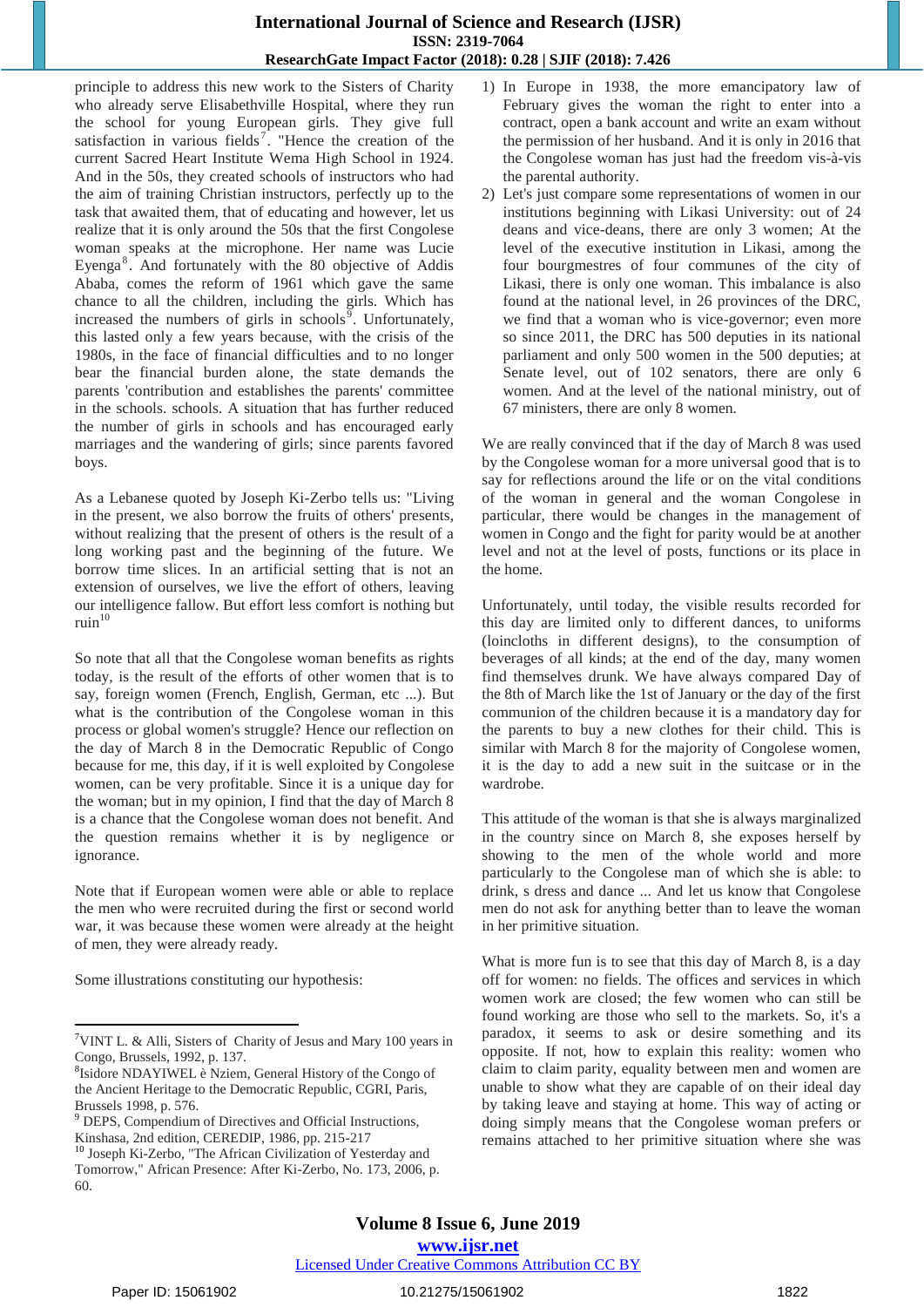Imagine that all women in the world applied the logic of taking leave on March 8? We can still go further, suppose that parity was already a reality in the Congo and that in an office, there are 6 services occupied by 12 people, among which, there are 6 women that means that on March 8, 3 services on They will not work normally because women will be on leave. One can imagine the mess for the whole country. How many services will be blocked or delayed for women's leave on March 8? Let's think about the delay or even the damage that we have created in our companies, in our brief offices in the country since we started with the day of March 8 as a day off for the Congolese woman.

Yet the opposite is to be desired or perhaps promoted, that is to say more leave on March 8, more uniforms, more parade and more celebration. May the 8th of March become a day when women have to work, think about how to obtain this parity and this equality between men and women that until now has remained a slogan or even a utopia in the eyes of other pessimistic women and even but for the struggle of the Congolese woman to become a reality, it requires the involvement of all women and especially a lot of effort to provide. We will not have the illusion that with only our will, everything will be able to go. It is necessary to undo the parity will never be a gift of men and especially do not allow it. If not, the Congolese woman can never get what she wants because a gift can be poisoned. Moreover, we must not consider obtaining parity as a war or a fight against men. No, it is first of all a struggle against the Congolese woman herself, against her nature, against the tradition and why not against any system.

Knowing that in most cases, it is the woman herself who is the main agent of the brake or blocking its development or even its fulfillment. See all the principles and laws that women impose on other women: incision, mourning, endowment etc. In doing this reflection on March 8, we are aware that there are efforts or some reflections that are made by Congolese women but all that these women do is a drop of water in an ocean because they are only a minority and in addition, what they realize remain only for a category of women who keep them either in their heads if it were ideas shared between friends, or in cupboards if it were ideas which were the subject of a meeting and which required a report at the end. What we mean, what there is not a succession of ideas, a continuity of reflections to this day; it lacks a wide dissemination of what is done and said during this month of March and in particular the day of March 8. There are certain layers of Congolese women who are not affected or who are not involved in reflections about their lives.

We must know that if the Congolese woman of the deepest Congo is not put in the caravan with the woman of the city, the struggle of the latter is zero because it will not happen alone to parity or equality that is, without his village colleague; the parity or emancipation that it demands will always remain as a slogan without success because these numerous efforts will always be contradicted by its rural colleague who does not understand the reason for being of this fight not being informed. This is why the rural woman remains a bomb, an enemy of the urban woman's struggle.

The African women who say they are today evolved or emancipated, must know that already in the ancient period, the African woman had played a great role in politics and assumed great responsibilities the case of the Queen of Egypt as we l we said at the introduction. And in particular the Congolese woman of the city, is really not right to neglect her colleague of the village because still today as formerly, in our traditions or customs, this woman of the village has an irrefutable force and plays an important role in the traditional society. Hence, the need to associate it in the fight and the reflections concerning women because it concerns women in general without exception.

For example: - in Bas-Congo, in the traditional society, women did not have the right to speak publicly, but they had several ways of expressing themselves. Among other things, she could use the proverb covers to express herself.

- a) In several tribes of the DRC, the woman was the bearer of the power of the chief and also the guarantor of the virtues that she had to transmit to the chief because it was she who gave life and that the chief came from her. This is the case expressed by the artists of the stools of power that is exhibited at the National Museum of Lubumbashi. This stool on which the chief put himself to be enthroned is worn by a woman who has long ears to say that the chief must be all ears; big eyes that mean he must be vigilant; big legs that signify the stability of the leader; she had a bun to say that the chief was the guardian and curator of the tradition<sup>11</sup>.
- b) In Kwilu, among the Phendes, until today, the woman remains the guardian of the power of her husband, it is she who comes into contact with the spirits and who communicates to her husband. Only she who enters the cheffale box and the gapungu considered the prime minister of the chief. Even more curious, she is inducted with her husband from where, her submission to all the stages by which lechef passes before being enthroned.

It is necessary to know that the woman, that she is of the town or the village, is a double-edged knife that is to say she is able to do the good or the bad. We find some examples in the Bible and also in the Old Testament:

a) In the seventh chapter of the second book of the Martyrs of Israel (Maccabees), the author presents the case of a woman facing a difficult situation of death, encourages her sons to hold on and to remain faithful to God, a because she thought it noble.

Here is what the story tells us: a mother had 7 children, all condemned to death because of their Christian belief that went against the royal decree which required all the people to adore only the king as the only god. And while each of the children was being decapitated, their mother was there to encourage them not to betray their faith to the God of Israel because of a happiness that will remain on this earth.

a) Also in the gospel of St. Mark 6,14-28, the author tells us what the woman is able to do, its influence in the evil just to hurt.

# Licensed Under Creative Commons Attribution CC BY

**<sup>.</sup>** <sup>11</sup> Watunia, Mampasi, The Contribution of Catholic Education to the promotion of the Congolese girl. Case of Wema High School from 1960 to 1974, TFC, Lubumbashi, 2013, pp.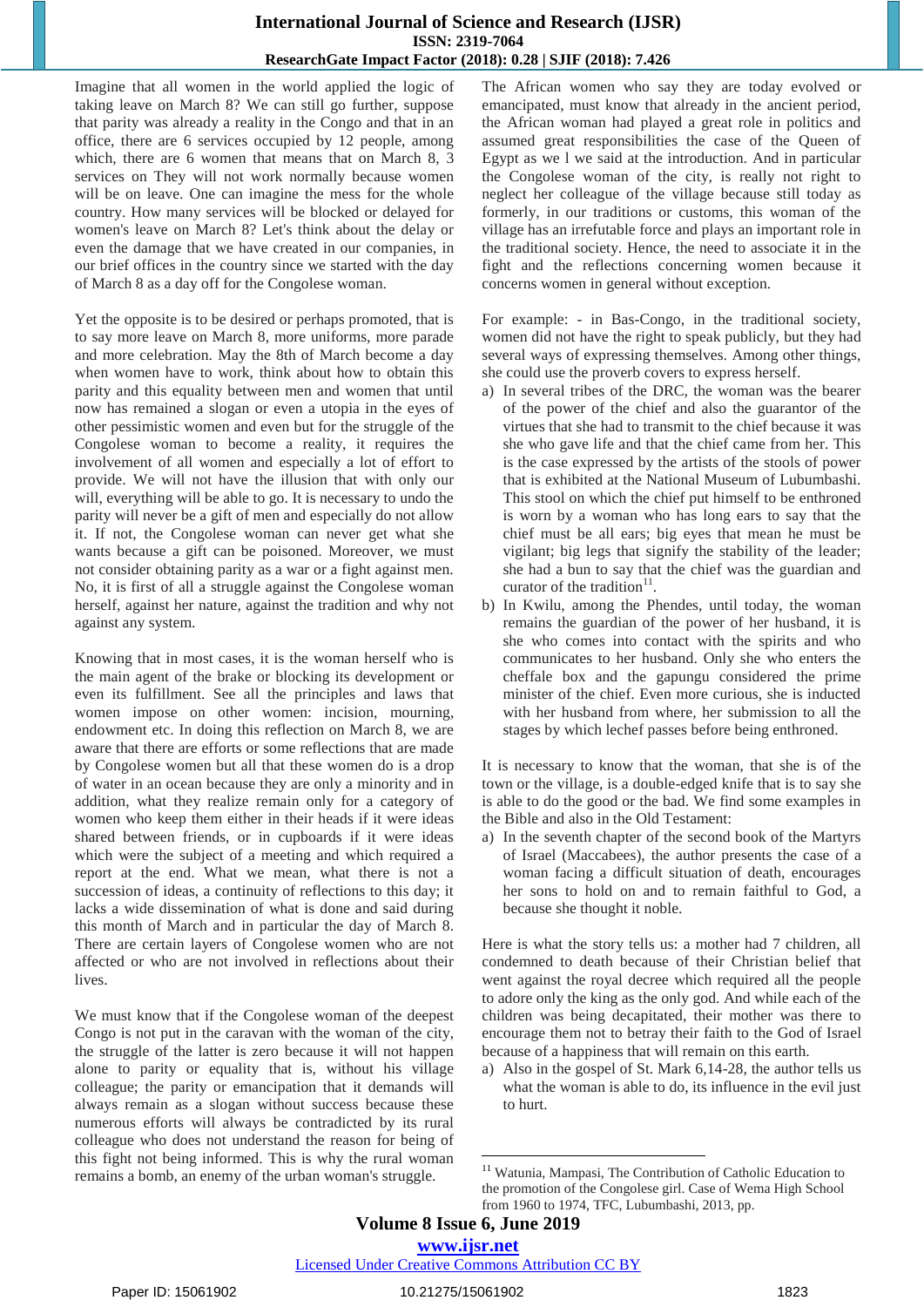This is the story of a woman named Herodias, the wife of Herod's brother Philip, who had become the wife of Herod. John the Baptist not being pleased with this act posed by Herod, they denounced and discouraged this bad in his teachings. Herodias, felt well in this union, was not happy with Jean's reproaches and was looking for ways and means to eliminate him because it was for her, an embarrassing element, a danger for their couple. Here is a favorable occasion, it is the birthday of Herod and the daughter of Herodias who animated this holiday to please all guests of the king and it promises him a gift of his choice. Not knowing what to ask, she went to ask her mother, who recommended Jean Baptist's head on a dish in the immediate future. This is how Herodias realizes his dream of suppressing John.

These two examples of the Old and New Testaments just complete, illuminate and deepen what we have already said above. Know that the woman is able to do good or bad, she is able to build or destroy.

However, let's find out what the rural woman is doing on the 8th of March, in other words, what is happening on March 8 in villages? Imagine that on March 8, while the woman of the city thinks about how to obtain parity between men and women, her colleague from the village who is not involved in this fight, who is at the margin, she is still held hostage blindness by custom and thinks how to put crazy guards for young girls and young moms looking to bring modernity to villages. Hence, the need to strengthen laws and taboos. Here with this reality, the efforts of the urban woman are null because they are fought not by men but by women who are not involved. In this case, the woman is the enemy of the woman and not the enemy man of the woman.

## **4. Conclusion**

Of all definitions and terms used for the advancement of women: "Emancipation"; "Equality" and "Parity" emerge the idea that men and women must be equal, subject to the same obligations and also have the same numbers of representation in the social institutions of life. What we already say from the outset is impossible. Hence the need for the woman to understand that her struggle is not to become equal to the man or to overturn or invert the places that is to say that one day the man becomes or take the place of the woman and another day the woman becomes or take the place of the man as the Ivorian comedian tells us about the President and the prisoner, no. But the struggle of women is just to recognize their right and to live fully their freedom. It is against this injustice that the woman rebels and not against men.

Seeing how has evolved the education of the Congolese girl, we are far from reality, far from our fight. We must know that the fight is long and popular and it is not with words or beautiful sentences or even more with beautiful speeches that we will get there but rather by becoming aware and starting to work together that we let's do it. This is why our reflection is part of the awareness for the Congolese woman of tomorrow if she really wants parity. That she knows that parity is a state of mind and life, it must be obtained by a

struggle, by sacrifices, by a discipline that the women of tomorrow must impose themselves today.

Still, it is an awakening of the conscience for the Congolese woman of today and especially for that of tomorrow because she must know that she has all the assets to arrive there. Let her especially realize that on March 8, the Congolese man has a favorable opportunity to sign the laws against her, either to make decisions in her name because she is absent to celebrate at home. Hence, he distracted her with the loincloths and the drink to confuse the map. Unbouw Congolese woman, united by the effort for parity 50-50 for 2030, let's erect our foreheads long curved and veiled and for good take the most beautiful momentum in peace. Because our struggle is a passive struggle.

By the way, here is what an author tells us about women: "Hey! Women have energies that amaze men, they face difficulties, solve serious problems, yet they have happiness, love and joy. They smile when they want to shout, they sing when they want to cry, they cry when they are happy and they laugh when they are nervous. They fight for what they believe in. They rebel against injustice ".

And for the Congolese woman to come to this understanding of her struggle, she must become aware of the assets and values she has in society, be able to esteem herself and also she must have confidence in oneself. It must put in mind that parity is a struggle for competence and not a gift of man. Without this awareness, March 8 will be and will remain the chorus or slogan of every March.

Still, it is an awakening of the conscience for the Congolese woman of today and especially for that of tomorrow because she must know that she has all the assets to arrive there. Let her especially realize that on March 8, the Congolese man has a favorable opportunity to sign the laws against her, either to make decisions in her name because she is absent to celebrate at home. Hence, he distracted her with the loincloths and the drink to confuse the map. Unbouw Congolese woman, united by the effort for parity 50-50 for 2030, let's erect our foreheads long curved and veiled and for good take the most beautiful momentum in peace. Because our struggle is a passive struggle.

By the way, here is what an author tells us about women: "Hey! Women have energies that amaze men, they face difficulties, solve serious problems, yet they have happiness, love and joy. They smile when they want to shout, they sing when they want to cry, they cry when they are happy and they laugh when they are nervous. They fight for what they believe in. They rebel against injustice ".

And for the Congolese woman to come to this understanding of her struggle, she must become aware of the assets and values she has in society, be able to esteem herself and also she must have confidence in oneself. It must put in mind that parity is a struggle for competence and not a gift of man. Without this awareness, March 8 will be and will remain the chorus or slogan of every March.